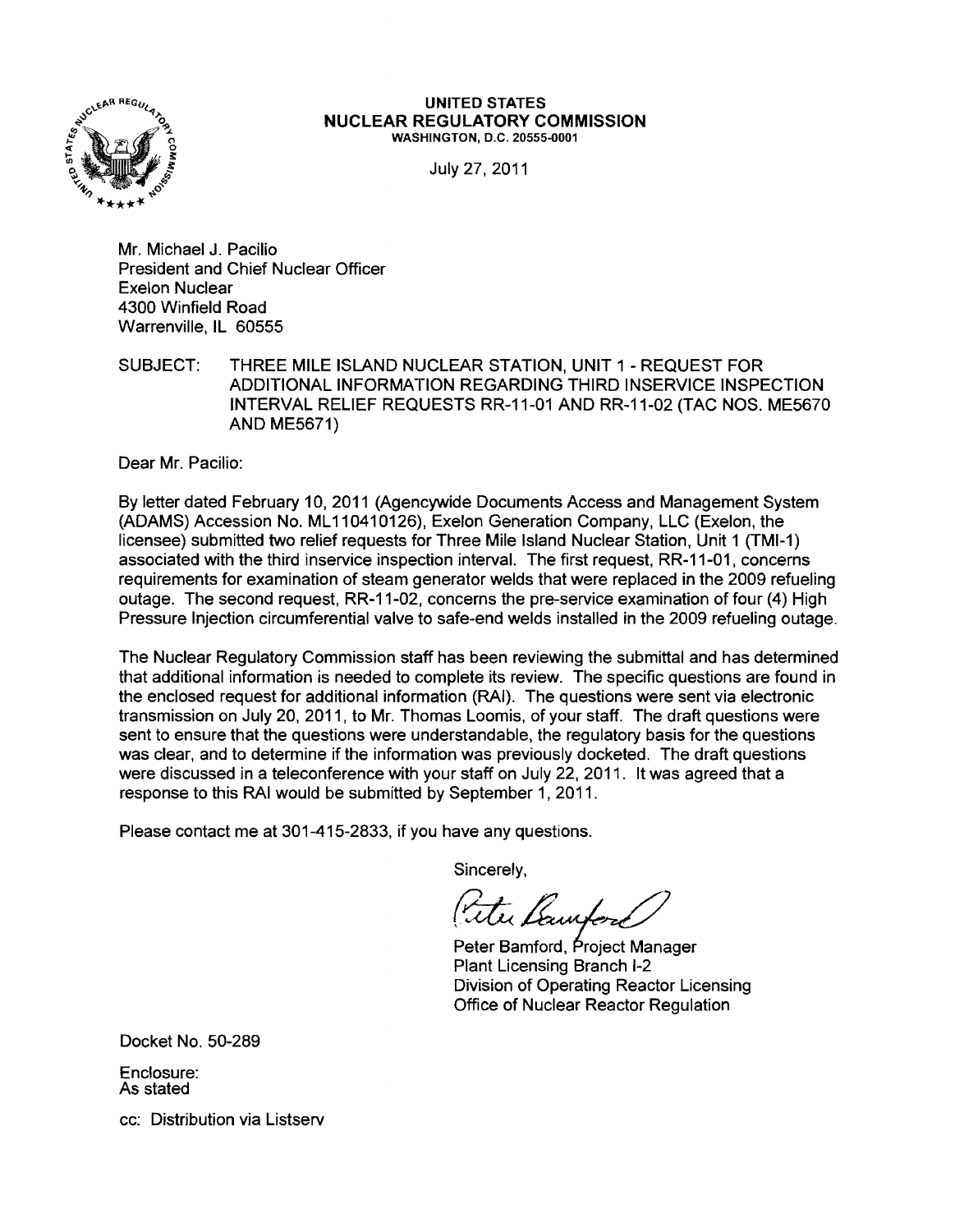# REQUEST FOR ADDITIONAL INFORMATION

# THREE MILE ISLAND NUCLEAR STATION, UNIT 1

# RELIEF REQUESTS CONCERNING THE THIRD INSERVICE INSECTION INTERVAL

## RELIEF REQUESTS NUMBERS RR-11-01 AND RR-11-02

# DOCKET NO. 50-289

By letter dated February 10, 2011 (Agencywide Documents Access and Management System (ADAMS) Accession No. ML 110410126), Exelon Generation Company, LLC (Exelon, the licensee) submitted two relief requests for Three Mile Island Nuclear Station, Unit 1 (TMI-1) associated with the third inservice inspection interval. The first request, RR-11-01, concerns requirements for examination of steam generator welds that were replaced in the 2009 Refueling Outage. The second request, RR-11-02, concerns the pre-service examination of four (4) High Pressure Injection circumferential valve to safeend welds installed in the 2009 Refueling Outage. The U.S. Nuclear Regulatory Commission staff has been reviewing the submittal and has determined that additional information is needed to complete its review.

## RR-11-01

1. Describe the specific limitations for each item as to why 100% of the required inspection volume cannot be examined, i.e., what configuration, interference or other reason prevented 100% ultrasonic examination coverage of the item in question?

## RR-11-02

- 1. The submittal states that due to valve geometry, code coverage is limited to 50%. Please describe Exelon's best effort attempt to achieve maximum coverage in/through the cast austenitic stainless steel portion of these welds.
- 2. A pre-replacement typical valve to safe-end configuration was provided. Has the configuration changed post-replacement?